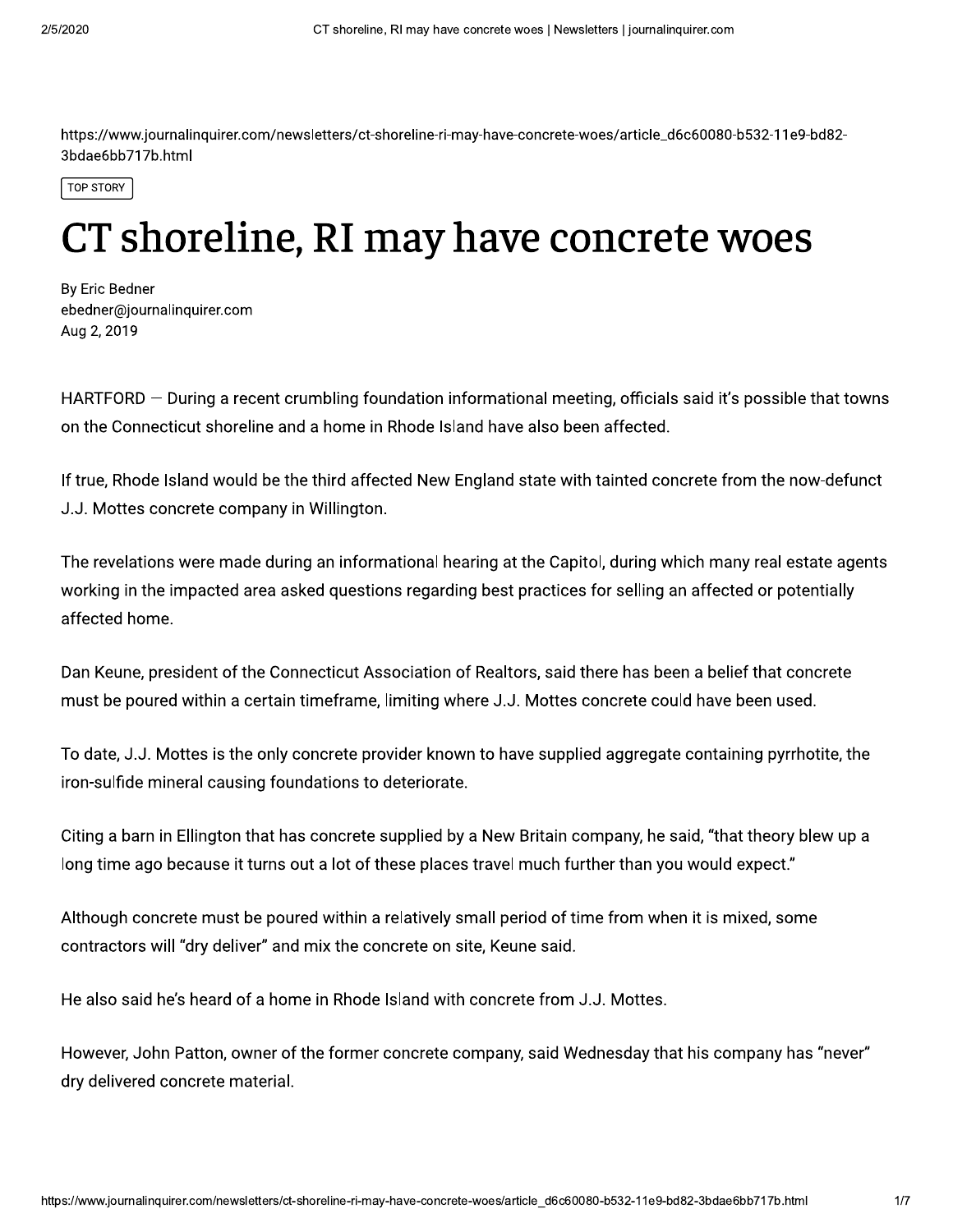Furthermore, Michael Maglaras, the superintendent of the captive insurance company fixing crumbling foundations in Connecticut, said he has claimants in New Haven and Branford – municipalities that were previously thought not to be affected because they are located much farther away.

He stressed, however, that a claimant is not in line for payment, but has only applied. Whether the homes on the shoreline contain pyrrhotite has yet to be determined.

"Both of those claims are being looked at now, and there's no indication yet that they're actually valid claims," Maglaras said. "Statistically, it's not the beginning of a tsunami from towns that we wouldn't expect."

Maglaras continues to stress the importance of the State Bond Commission allocating the third round of \$20 million. Gov. Ned Lamont, who chairs the commission, ultimately decides what items are on the commission's agenda.

With state bonding and a \$12 annual surcharge on homeowners' insurance policies, Maglaras expects the captive to receive a total of \$125.5 million by the time the company sunsets in 2022. But as of Wednesday morning, there was already \$98.6 million of liabilities on the company's balance sheet, which will likely drastically increase once condominium associations begin submitting claims.

"I'm going to run out of money when the condos hit," Maglaras said, adding that he expects to hit the \$125.5 million in liabilities by February or March.

The captive is currently working on a total of 755 foundations, 97 of which are already lifted and having foundations replaced, Maglaras said, adding that fixed homes will soon be fully back on their municipal tax rolls.

Of the 755 claims filed, Maglaras said, 123 are in Tolland, 78 in Stafford, 41 in Coventry, 39 in Ellington, 22 in Ashford, and 73 in Vernon, which he expects to rise to 140 with condominiums.

Although former Gov. Dannel P. Malloy said there could be as many as 34,000 homes affected when he pleaded with the Federal Emergency Management Agency for help, Maglaras said the actual number is probably closer to 4,000 or 5,000 homes.

In total, he said, the cost to fix all affected homes could be less than \$600 million, rather than billions of dollars as some have predicted.

"This is a manageable problem," Maglaras said. "This problem is fixable, I know it is because we're fixing it today."

However, he added that he's doubtful more money will come from the state. Other sources, he said, could include funds from the federal government and a larger pool of insurance companies willing to contribute to the captive.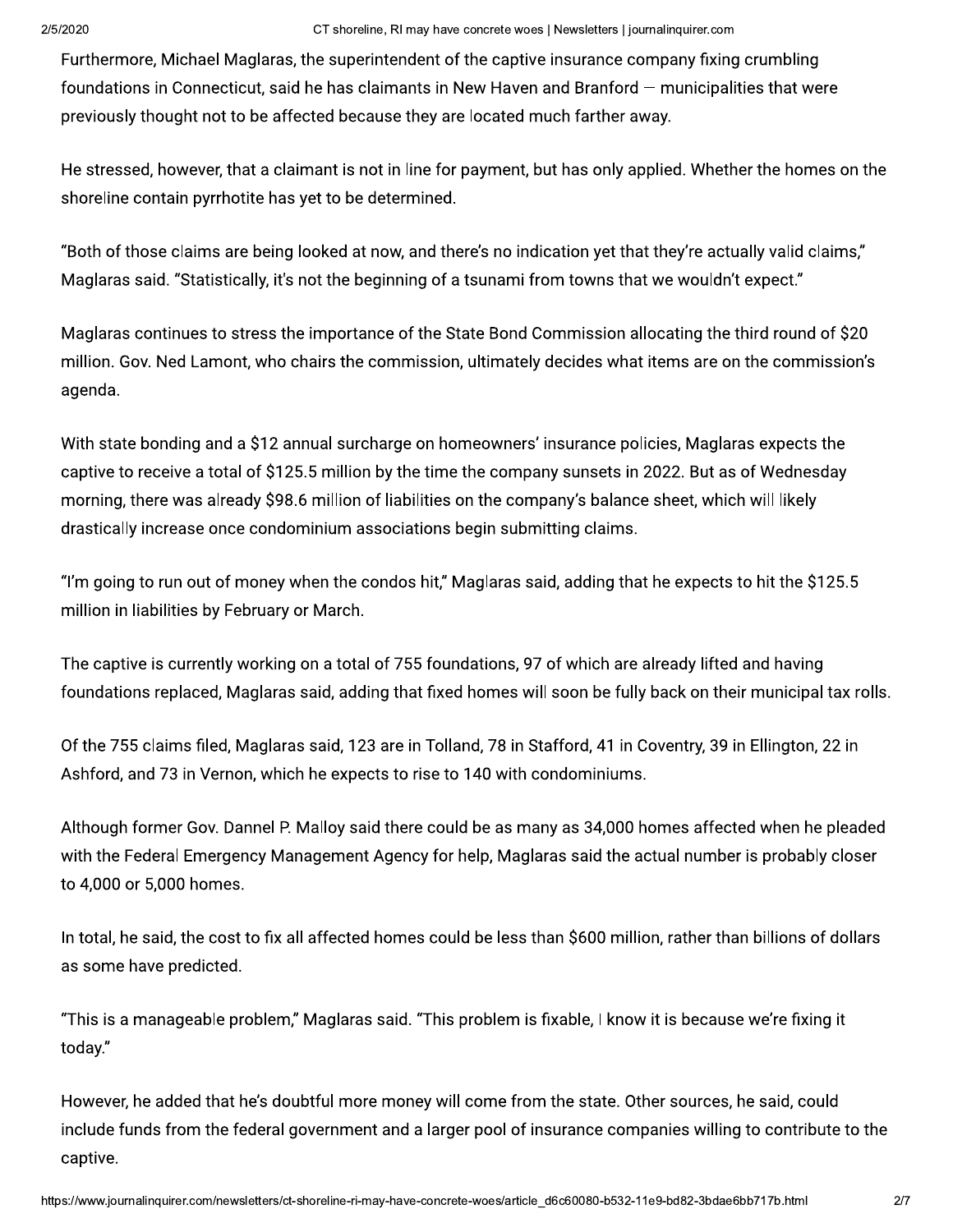Further complicating the captive's finances is that it is set to cease on June 30, 2022, but a \$12 annual surcharge on homeowners' insurance policies will continue to be collected after that date.

Maglaras said it would not be practical for the captive to accept claims for a few months only to have to fire its employees and rehire them once the company has accrued enough money to resume operations.

While some wonder what, if any, is an acceptable level of pyrrhotite in concrete, Maglaras said that at the beginning of his tenure he decided not to set a minimum level in an effort to be as inclusive as possible.



Crumbling foundation numbers lower than anticipated, official stresses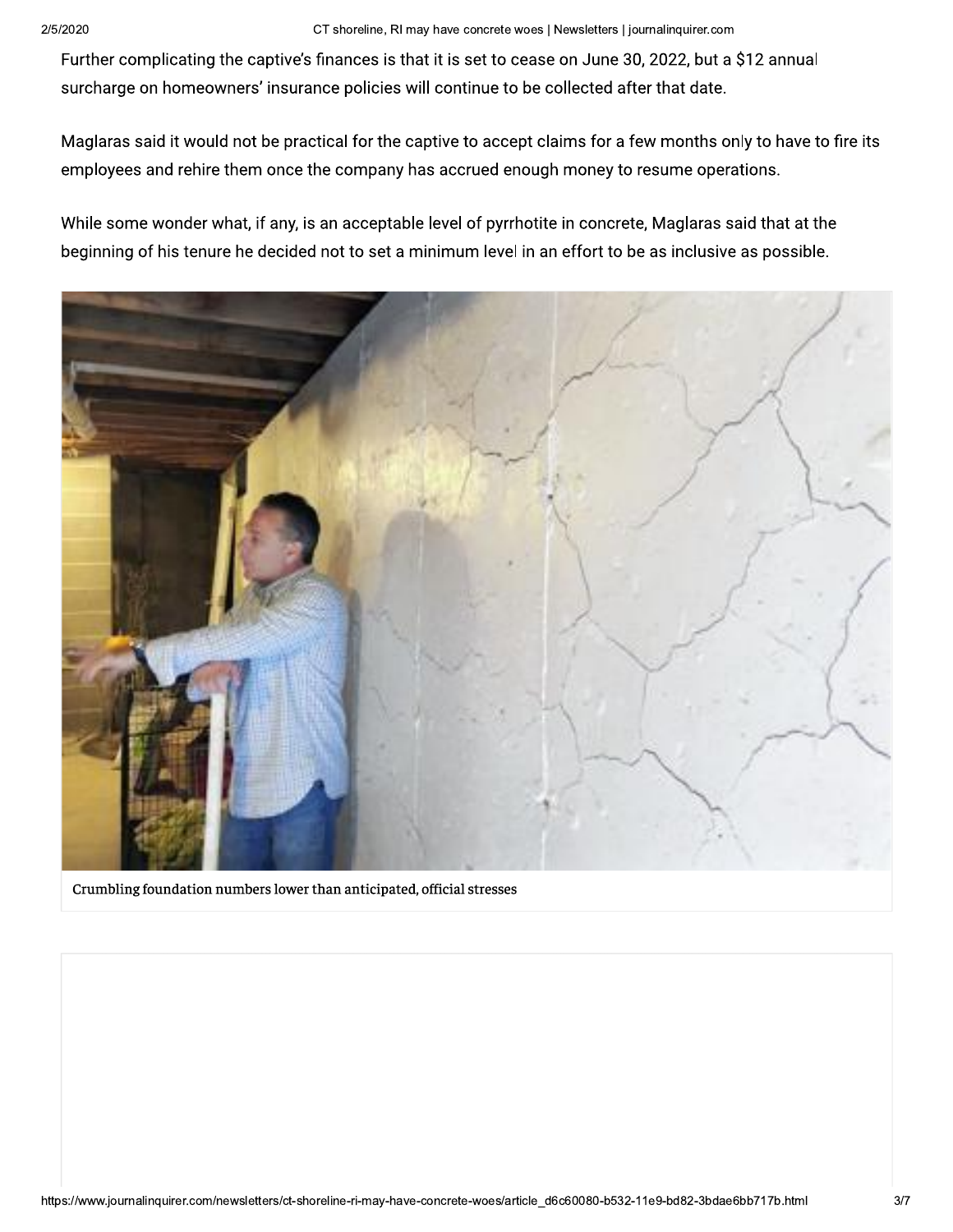CT shoreline, RI may have concrete woes | Newsletters | journalinquirer.com



Insurance companies are delaying on denials, official says

State Bond Commission to take up \$20M concrete allocation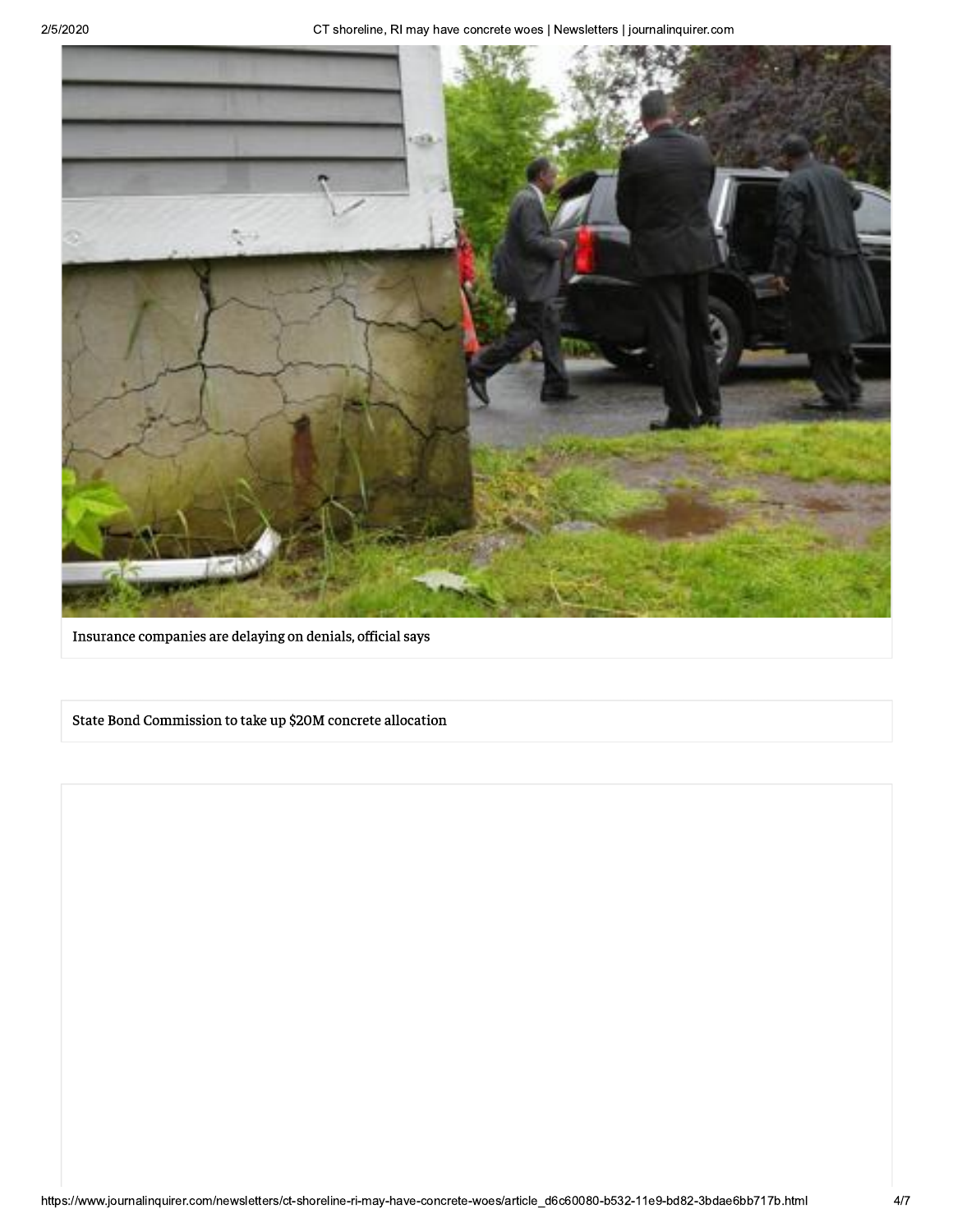

State Bond Commission authorizes next \$20M for crumbling foundations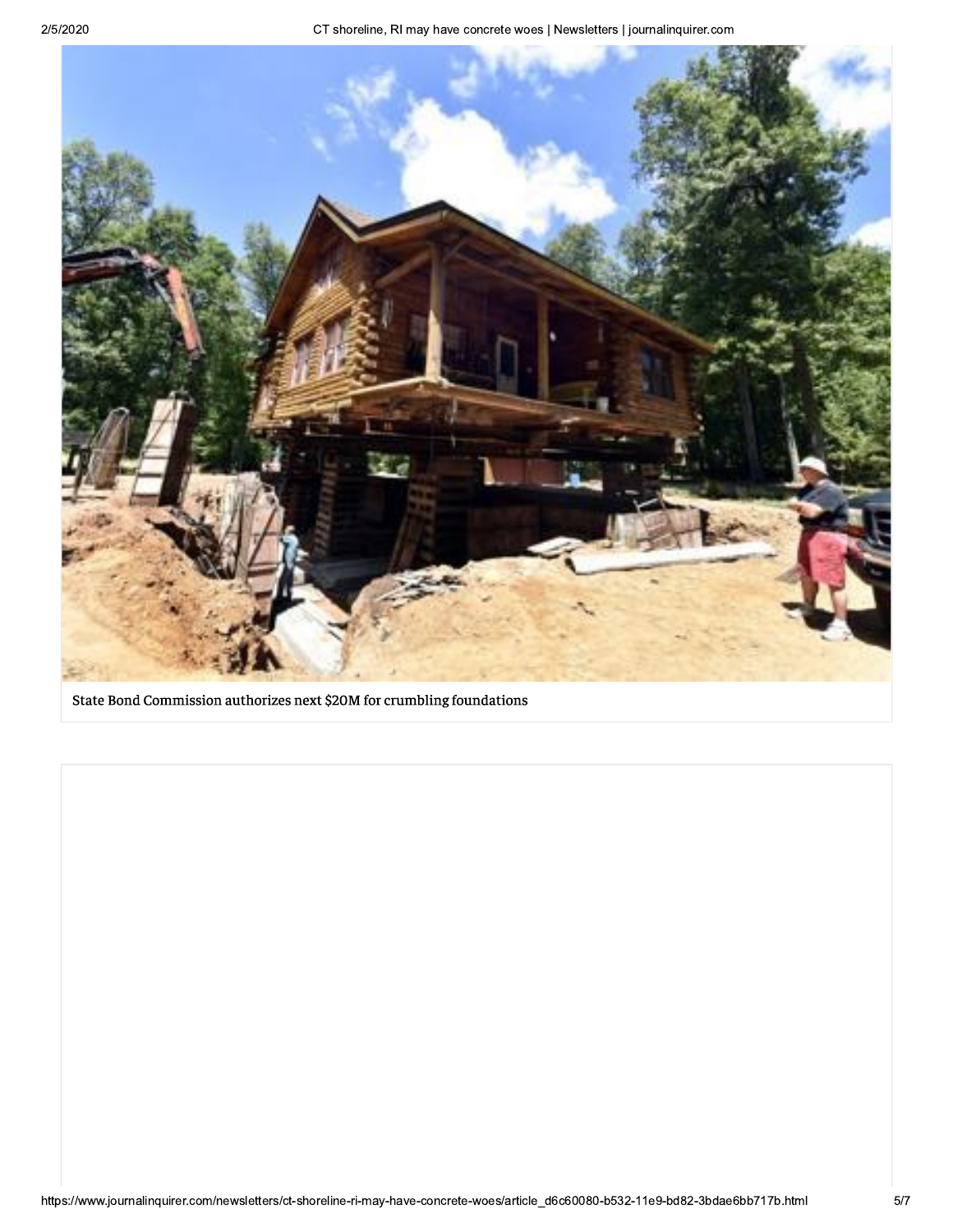

Concrete chief to stay on